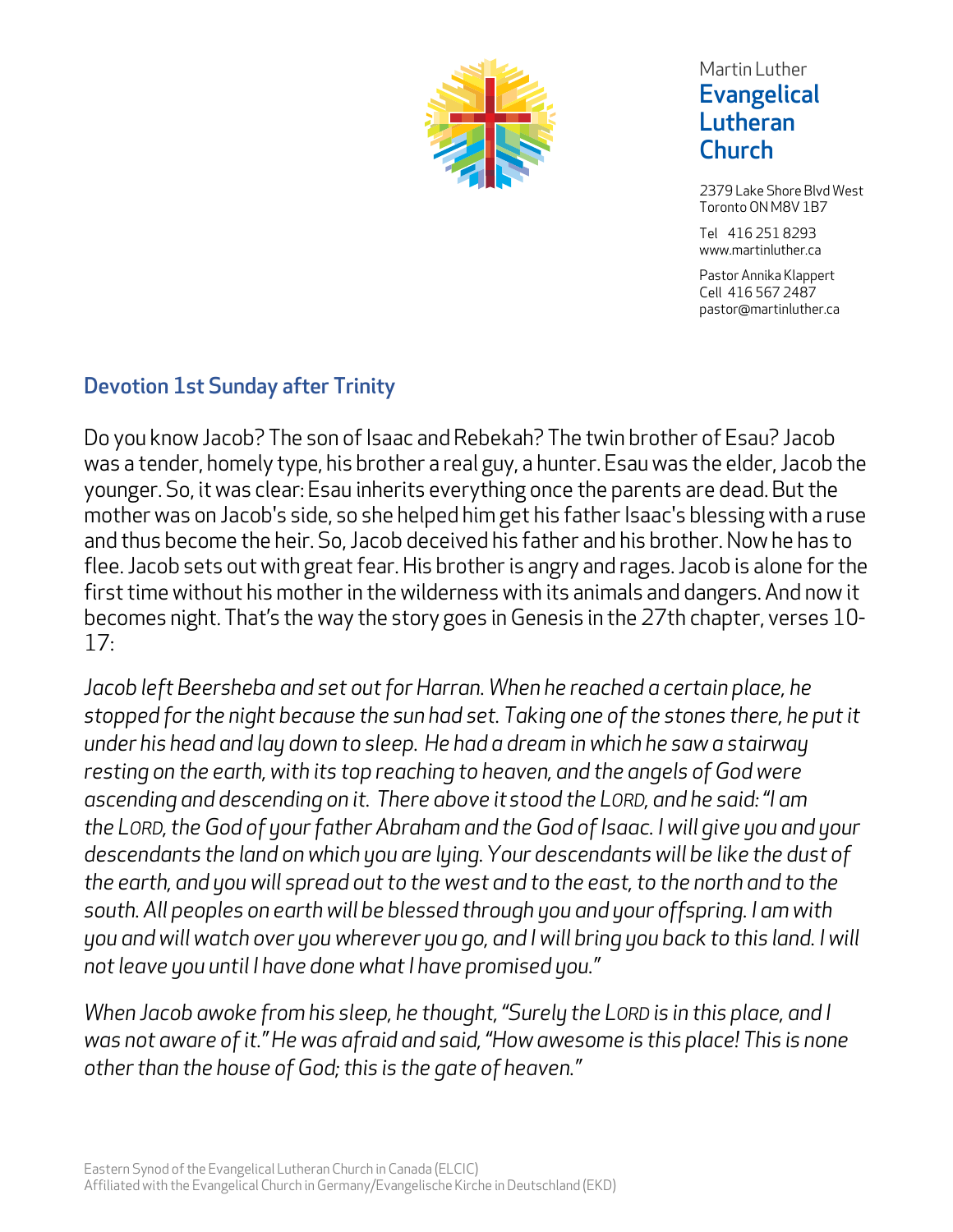A clean conscience is a good pillow - and Jacob's pillow is a stone! He is a deceiver. But it is to him that God shows himself. God is like that. He is also there where you least expect him. In the stranger, in the loneliness, in the cold, empty night, in guilt. The emptiness, felt and admitted, fills up. Cold becomes warmth. Loneliness becomes an experience of God's nearness. "Truly the Lord is in this place and I did not know it! How holy is this place! Here is nothing but God's house, and here is the gate of heaven."

Have you ever had moments when you saw the invisible ladder between earth and heaven? Where you felt: God is with me, even in fear, in strangeness, in pain and in guilt? God is with me in trial and in sickness and in sorrow?

The story of Jacob and the ladder to heaven shows me: without God's blessing we cannot live. His blessing is always (!) undeserved. His blessing reaches us when we least expect it. His blessing says to us: I am with you and will keep you and will not leave you. Through his presence and nearness our life becomes the house of God, the gate of heaven. In the middle of the night. Even in the struggle. Despite all guilt and injuries. God is near.

And there is another thing the story shows me:

It seems to be a human need to mark places of our experiences with the divine, the holy. Jacob was not the first to come up with this idea. I think of Stonehenge or other places where stones were erected with a meaning that is often obscure today.

Today a group from our community is going to the petroglyphs. This is a sacred place for the indigenous peoples of the area and there are rocks with very old inscriptions to discover. If you want to know more about it, you can study the attached information or visit the website:

# https://www.ontarioparks.com/park/petroglyphs

We welcome the opportunity to learn more about and appreciate the rich and diverse history and current realities of First Nations, Inuit and Métis people throughout the province and Canada during National Indigenous History Month. Our intercessions today, therefore, focus on them and share them with you:

## **Intercessions**

Creator of the world, we come to you in gratitude for the beauty of this land and all the people who call it home. Guide us to become better stewards of this earth. Help us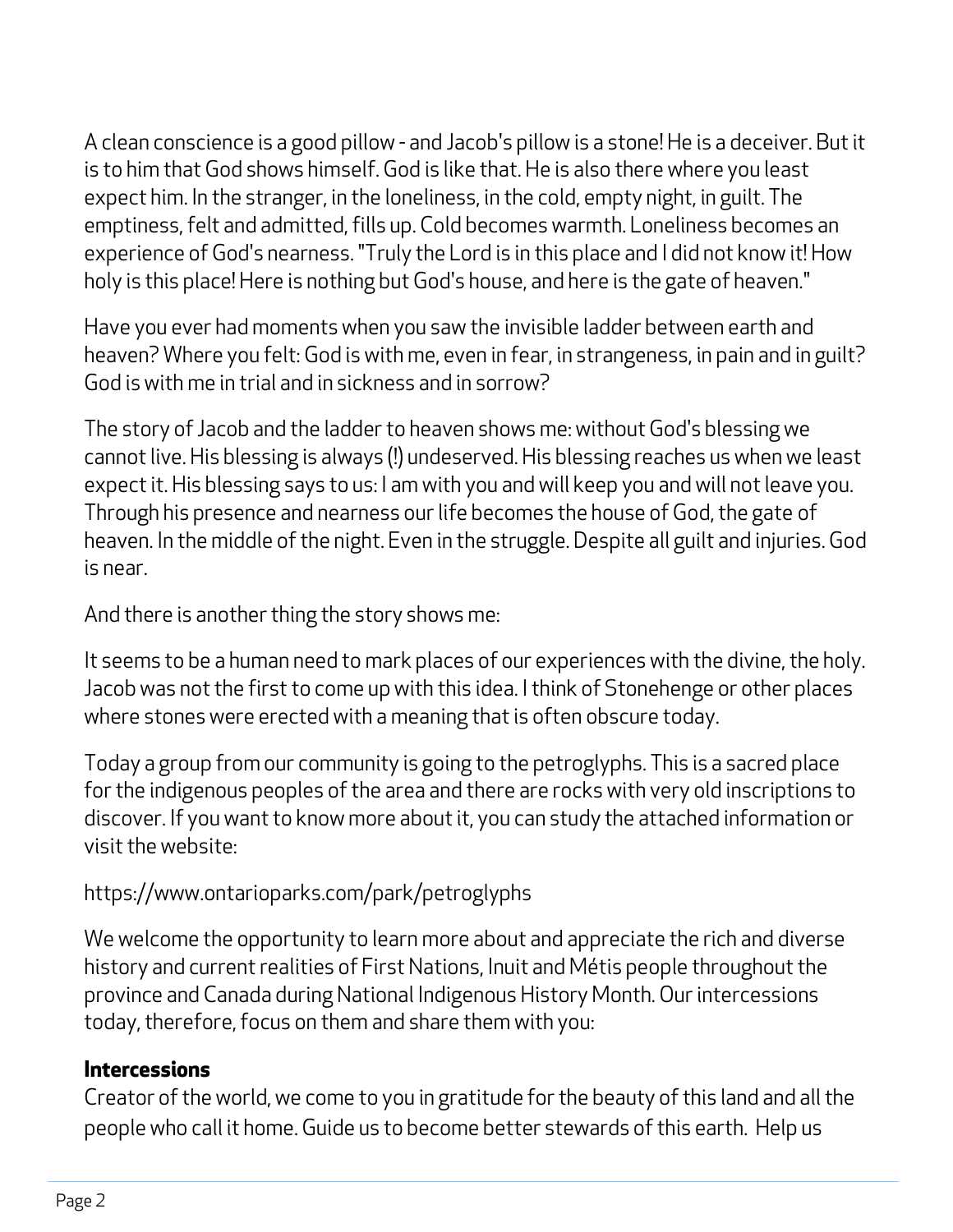learn how best to care for lakes, waterways, and the abundant bounty of trees, fields, berries, and all the creatures that live among us. We thank you for the first peoples who cared for this area and welcomed newcomers to the land. Hear our prayer.

Source of consolation, we come to you with heavy hearts for those whose laughter has been stifled, for those who have fallen silent, for those who will no longer dance or play. We pray for those whose dream of life has become a nightmare. We confess that Christian churches have been involved and many Christians have looked the other way, not seeing or hearing the cries of our indigenous neighbors. We thank you for the resilience and strength of those who have endured great hardship. Hear our prayer.

Eternal Light, we come to you in sorrow for those whose bodies lie in the water, in the forest or in the field, far from home. We pray for those who feel displaced from their community. We pray in solidarity with those who have been left behind to reorder their lives. We pray for those who have chosen suicide to end the pain. We pray for the families who do not know where to find their loved ones. Hear our prayer.

Loving God, we come to you asking for a sense of your presence in the lives of those whose hearts ache with loneliness and loss. We pray for all who suffer in body, soul or spirit. Hear our prayer.

Source of all wisdom, we come to you with gratitude for the recovery of lost languages, stories and traditions. We rejoice when First Nations, Inuit and Métis communities are willing to share their histories, teachings and cultural identities with us. We ask you to help us listen carefully and attentively to what our neighbors have to say. Through these gifts we will become stronger and wiser. We pray in hope for a future built on respect, peace and friendship. Hear our prayer.